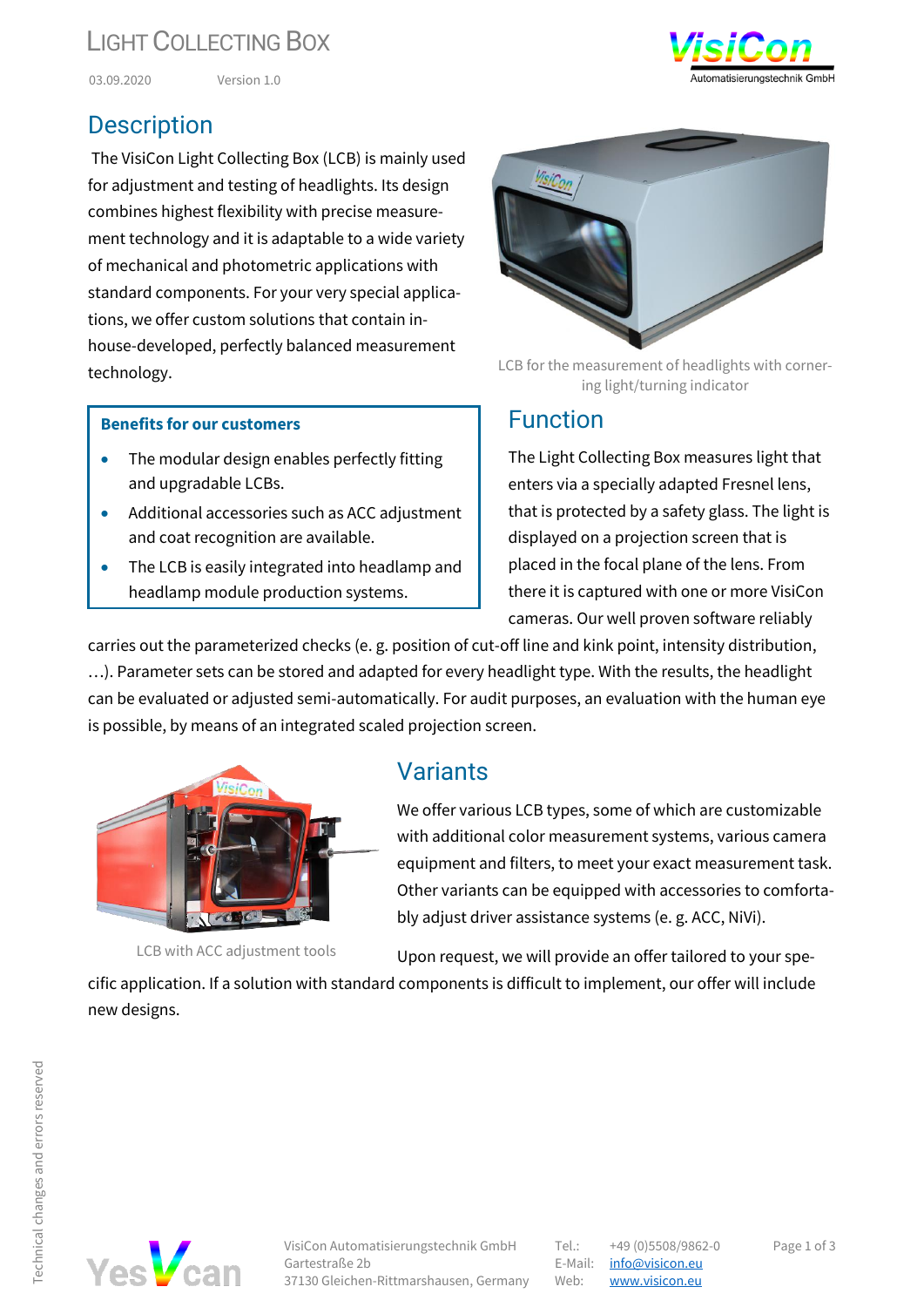## LIGHT COLLECTING BOX

03.09.2020 Version 1.0



## Order numbers

|                            | <b>Order number</b> |  |
|----------------------------|---------------------|--|
| <b>LCB</b> standard        | B272498             |  |
| <b>LCB</b> turning light   | B272493             |  |
| <b>LCB cornering light</b> | B272468             |  |

## Technical Data

Because of the flexible design and equipment, the technical data are specific for each Light Collecting Box application. In the following, the data for the best-selling LCB versions are listed.

|                                      | <b>LCB standard</b>                                                                                                                 | <b>LCB turn indicator</b>                   | <b>LCB cornering light</b>                  |
|--------------------------------------|-------------------------------------------------------------------------------------------------------------------------------------|---------------------------------------------|---------------------------------------------|
| $Size (L \times W \times H)$         | 682 x 400 x 353 cm <sup>3</sup>                                                                                                     | $813 \times 650 \times 363$ cm <sup>3</sup> | $813 \times 650 \times 363$ cm <sup>3</sup> |
| Weight                               | 12 kg                                                                                                                               | $20$ kg                                     | $20$ kg                                     |
| <b>HS</b> code                       |                                                                                                                                     | 90319000                                    |                                             |
| <b>Horizontal angle</b>              | ±17,1°                                                                                                                              | Back panel: ±22,7°                          | ±22,7°                                      |
| measurement area                     |                                                                                                                                     | Side panel: 22,7°  60°                      |                                             |
| Vertical angle meas-<br>urement area | ±10,2°                                                                                                                              | $\pm 8,5^{\circ}$                           | $\pm 8.5^\circ$                             |
| <b>Fresnel lens</b><br>(aperture)    | $329 \times 189$ mm <sup>2</sup>                                                                                                    | 580 x 198 mm <sup>2</sup>                   | 580 x 198 mm <sup>2</sup>                   |
| <b>Measurement panel</b>             | $375 \times 220$ mm <sup>2</sup>                                                                                                    | 640 x 230 mm <sup>2</sup>                   | 640 x 230 mm <sup>2</sup>                   |
| <b>Characteristics</b>               | Mounting frame made of aluminum extruded profile 40 x 40 mm <sup>2</sup><br>Inspection windows made of safety glass (front and top) |                                             |                                             |